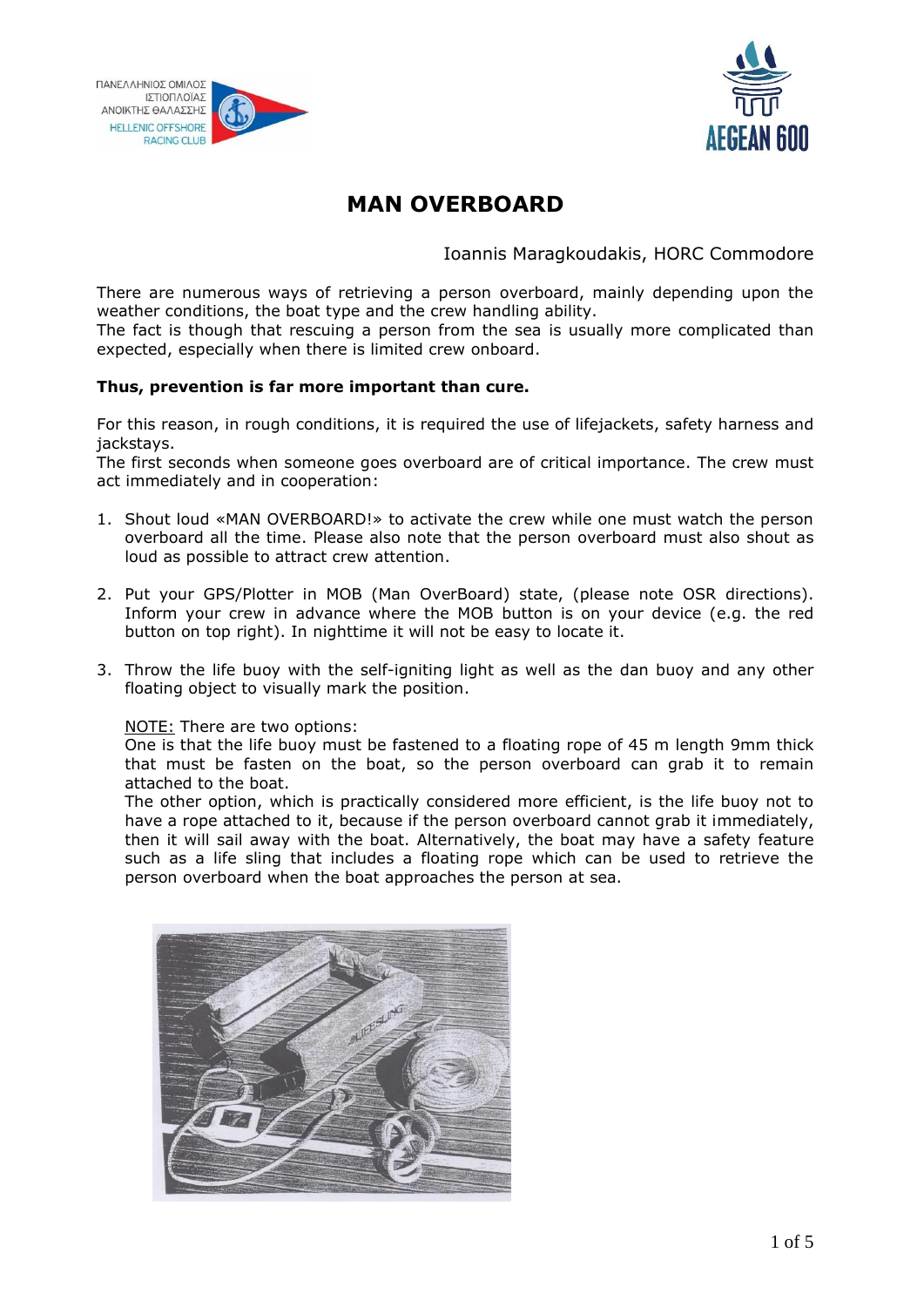- 4. Stop the boat the soonest possible to remain close to the person at sea.
- 5. In rough weather conditions or low visibility, if you fail to locate the person at sea, send DSC distress alert MOB and voice MAYDAY.

The first three actions are easy and is a matter of reflection. Stopping the boat and approaching the person overboard is difficult and depends on many conditions.

Practice before hands is of major importance for the effectiveness of the method used.

For information only, it is hereby cited the following methodology.

#### **Mainly small sailing boats with no use of engine on a reach**



- Bear away to a broad reach and when possible tack towards the person at sea. Control your speed by fill and spill your sails. If you approach too fast, bear away and then head up to reduce speed.
- Approach for the leeward side of the person, as it is easier to control and watch. Try to retrieve the person amidships.
- On larger boats it is preferable to approach from the windward side of the person and retrieve them from the leeward of the boat, paying special attention not to hit the person.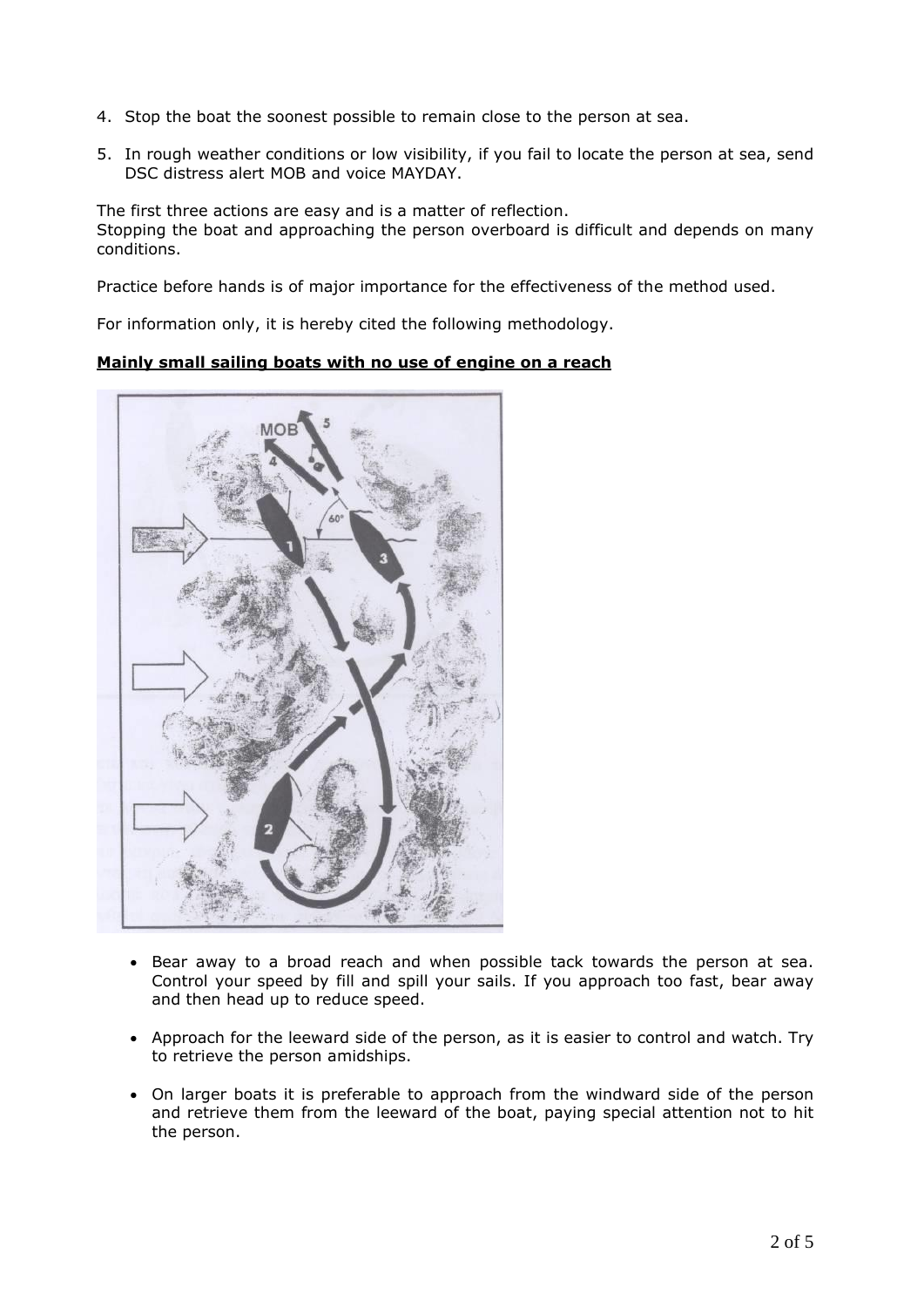## **Sailing boat with engine**

# **1. Boat under sail (no spinnaker)**



- Sheet in the mainsail and heave to in order to slow down the boat.
- **If the boat is still close to the person overboard, throw a life buoy with rope or the Life Sling and drag the person to the boat.**
- If the boat has drifted away, switch on the engine, furl or drop the headsail and make sure there are no ropes in the sea that can clog the propeller. Engage and head to the leeward of the person, disengage and head up to stop. Throw the rope with the lifebuoy or the life sling and pull the person to the side of the boat.
- **Alternatively in strong winds when gybing may be too dangerous, the boat can turn the other way round, tacking and bearing away instead of gybing and then engage the propeller to approach the person.**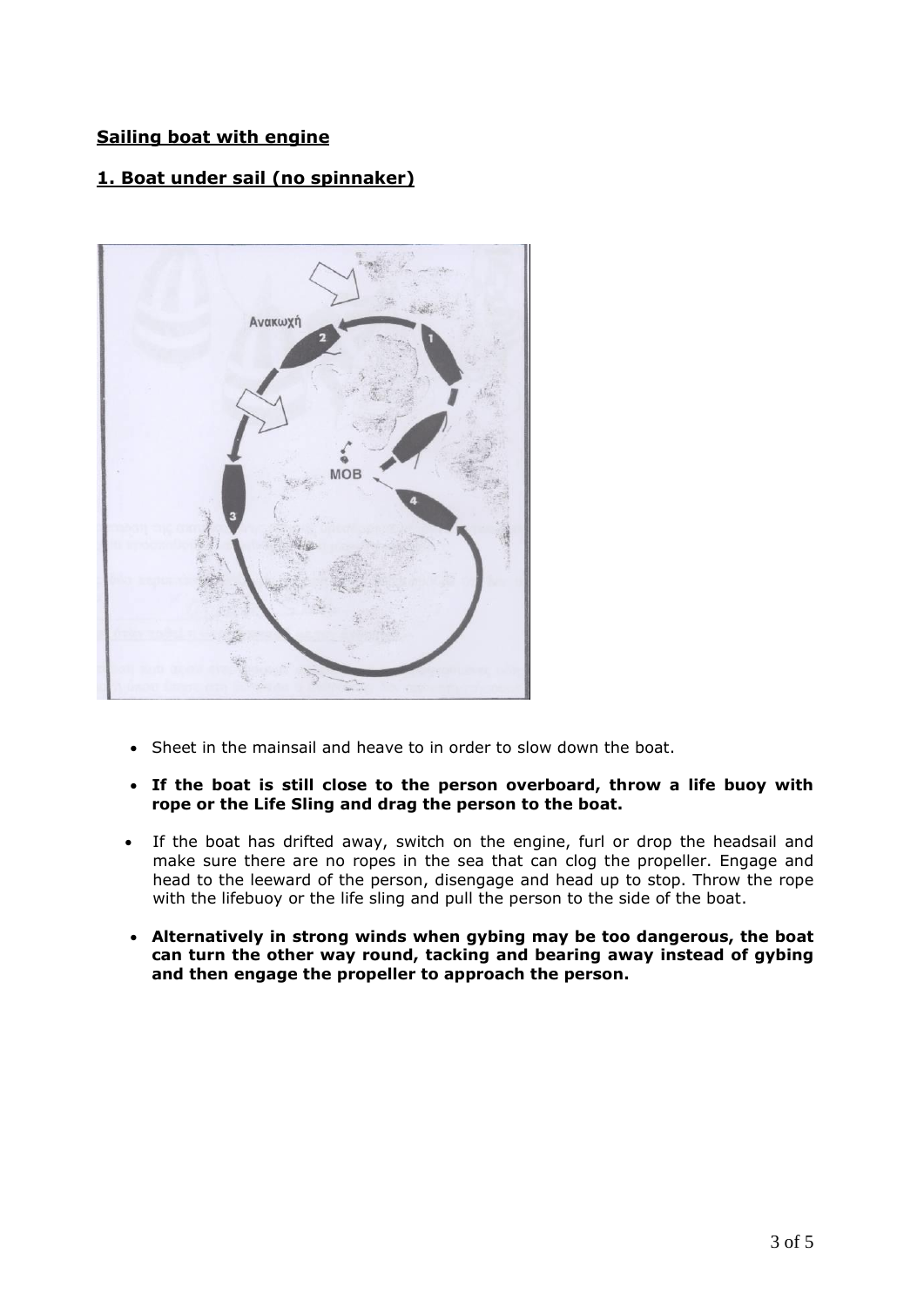## **2. Boat under spinnaker**

Sailing downwind is tricky and the boat may sail fast. It is crucial not to lose contact with the person, so the crew must act quickly to take down the spinnaker and then heading up. In case of emergency, release the guy, the sheet and the halyard and let the sail fly away. The cost of a sail is not comparable to the value of a human life.



### **\*Please see ISAF OFFSHORE SPECIAL REGULATIONS Appendix D**

#### **Ten good practices to avoid man overboard**

1 Tighten lifelines and jackstays. These lines are essential for containing a fall safely. Keep them taut, replace any damaged or corroded terminations: specify low stretch flat jackstays and remove them at the end of each season.

2 Provide secure strong points and handholds. Vital at workstations, and for moving and clipping inboard of the jackstay especially on bigger wider decks.

3 Keep a good foothold. Wear footwear that grips well on a heeled deck when wet. Fit nonskid deck patches where necessary.

4 Wear your own combined safety harness and lifejacket. Wearing a lifejacket on its own will not keep you close to the boat after a fall - only a clipped on harness will.

5 Keep it securely fitted. If your lifejacket harness is unfastened or flapping around your waist it can't be a reliable harness or a reliable lifejacket.